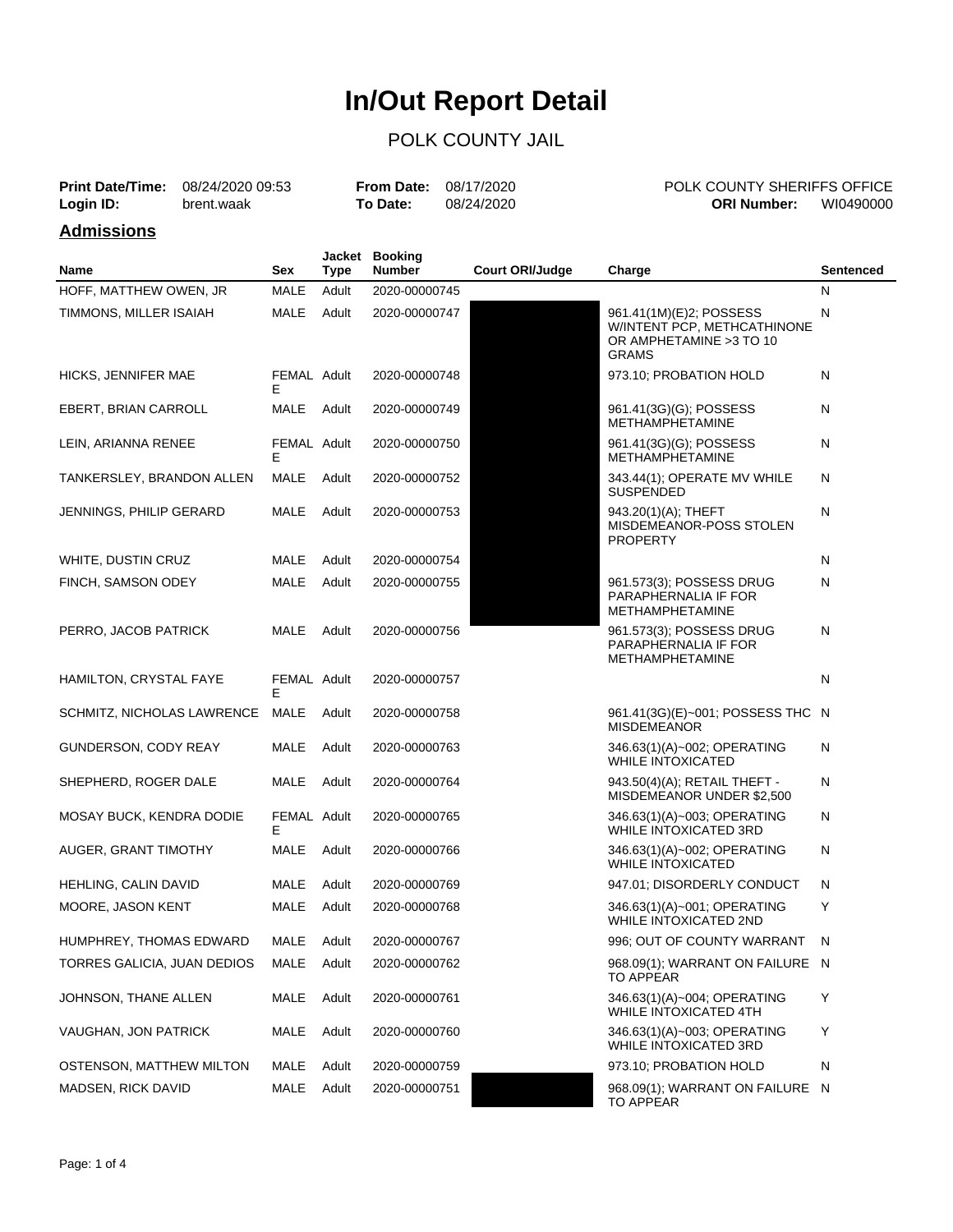### POLK COUNTY JAIL

| <b>Print Date/Time:</b><br>08/24/2020 09:53<br>Login ID:<br>brent.waak |  | 08/17/2020<br><b>From Date:</b><br>To Date:<br>08/24/2020 |                |                                 | POLK COUNTY SHERIFFS OFFICE<br>WI0490000<br><b>ORI Number:</b> |                                                                                          |                  |
|------------------------------------------------------------------------|--|-----------------------------------------------------------|----------------|---------------------------------|----------------------------------------------------------------|------------------------------------------------------------------------------------------|------------------|
| Name                                                                   |  | Sex                                                       | Jacket<br>Type | <b>Booking</b><br><b>Number</b> | <b>Court ORI/Judge</b>                                         | Charge                                                                                   | <b>Sentenced</b> |
| DEVINE, JEROME EDWARD, III                                             |  | MALE                                                      | Adult          | 2020-00000746                   | WI049013J/TOLAN                                                | 943.201(2)(A);<br><b>MISAPPROPRIATION OF</b><br>PERSONAL IDENTIFYING<br><b>MATERIALS</b> | N                |
| <b>TOLLIFSON, BRIAN MICHAEL</b>                                        |  | MALE                                                      | Adult          | 2020-00000744                   |                                                                | 973.10; PROBATION HOLD                                                                   | N                |
|                                                                        |  |                                                           |                |                                 |                                                                |                                                                                          |                  |

**Total Number of Admissions: 26**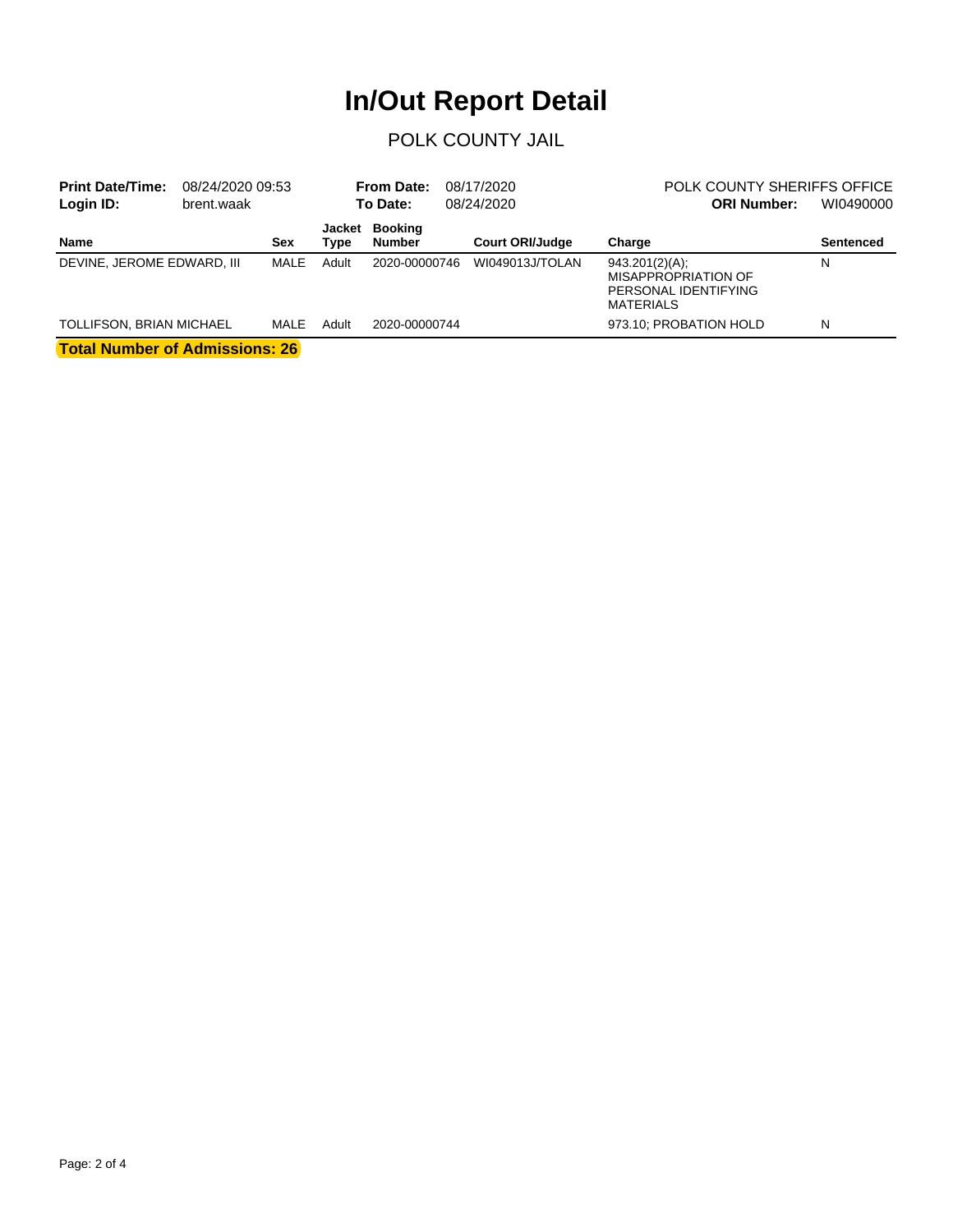### POLK COUNTY JAIL

| <b>Print Date/Time:</b> 08/24/2020 09:53 |            | <b>From Date: 08/17/2020</b> |            | <b>POLK COUNTY SHERIFFS OFFICE</b> |
|------------------------------------------|------------|------------------------------|------------|------------------------------------|
| Login ID:                                | brent.waak | <b>To Date:</b>              | 08/24/2020 | WI0490000<br><b>ORI Number:</b>    |

#### **Releases**

| Name                           | Sex              | <b>Type</b> | Jacket Booking<br><b>Number</b> | Charge                                                                                     | <b>Sentenced</b> | <b>Disposition</b>                              |
|--------------------------------|------------------|-------------|---------------------------------|--------------------------------------------------------------------------------------------|------------------|-------------------------------------------------|
| SANDBERG, MICHELLE JEAN        | FEMAL Adult<br>E |             | 2020-00000564                   | 973.10; PROBATION HOLD                                                                     | N                | <b>HOLD</b><br><b>DROPPED</b>                   |
| <b>HEHLING, CALIN DAVID</b>    | MALE             | Adult       | 2020-00000769                   | 947.01; DISORDERLY CONDUCT                                                                 | N                | <b>BOND POSTED</b>                              |
| TSCHIDA, RICHARD MICHAEL, JR   | MALE             | Adult       | 2020-00000710                   | 968.09(1); WARRANT ON FAILURE TO N<br>APPEAR                                               |                  | <b>BOND POSTED</b>                              |
| AUGER, GRANT TIMOTHY           | MALE             | Adult       | 2020-00000766                   | 346.63(1)(A)~002; OPERATING WHILE N<br><b>INTOXICATED</b>                                  |                  | <b>BOOK IN &amp;</b><br><b>RELEASE</b><br>MISD. |
| MOSAY BUCK, KENDRA DODIE       | FEMAL Adult<br>Е |             | 2020-00000765                   | 346.63(1)(A)~003; OPERATING WHILE N<br>INTOXICATED 3RD                                     |                  | <b>BOOK IN &amp;</b><br><b>RELEASE</b><br>MISD. |
| DOMOGALLA, SARA RUTH           | FEMAL Adult<br>Е |             | 2020-00000738                   | 961.41(3G)(G); POSSESS<br><b>METHAMPHETAMINE</b>                                           | N                | <b>BOND POSTED</b>                              |
| BRAUN, PAUL EDWARD, JR         | MALE             | Adult       | 2020-00000737                   | 946.49(1)(b); BAIL JUMPING-FELONY                                                          | N                | <b>BOND POSTED</b>                              |
| SHEPHERD, ROGER DALE           | MALE             | Adult       | 2020-00000764                   | 943.50(4)(A); RETAIL THEFT -<br>MISDEMEANOR UNDER \$2,500                                  | N                | <b>BOOK IN &amp;</b><br><b>RELEASE</b><br>MISD. |
| GUNDERSON, CODY REAY           | MALE             | Adult       | 2020-00000763                   | 346.63(1)(A)~002; OPERATING WHILE N<br><b>INTOXICATED</b>                                  |                  | OWI RELEASE                                     |
| MCCARTY, SUMIYAH ARLENE        | FEMAL Adult<br>E |             | 2020-00000599                   | 346.63(1)(A)~003; OPERATING WHILE Y<br><b>INTOXICATED 3RD</b>                              |                  | <b>TIME SERVED</b>                              |
| TANKERSLEY, BRANDON ALLEN      | MALE             | Adult       | 2020-00000752                   | 343.44(1); OPERATE MV WHILE<br><b>SUSPENDED</b>                                            | N                | <b>BOND POSTED</b>                              |
| SCHMITZ, NICHOLAS LAWRENCE     | MALE             | Adult       | 2020-00000758                   | 961.41(3G)(E)~001; POSSESS THC<br><b>MISDEMEANOR</b>                                       | N                | <b>BOOK IN &amp;</b><br><b>RELEASE</b><br>MISD. |
| FINCH, SAMSON ODEY             | MALE             | Adult       | 2020-00000755                   | 961.573(3); POSSESS DRUG<br>PARAPHERNALIA IF FOR<br><b>METHAMPHETAMINE</b>                 | $\mathsf{N}$     | <b>SIG BOND</b>                                 |
| EBERT, BRIAN CARROLL           | MALE             | Adult       | 2020-00000749                   | 961.41(3G)(G); POSSESS<br><b>METHAMPHETAMINE</b>                                           | N                | <b>SIG BOND</b>                                 |
| PERRO, JACOB PATRICK           | MALE             | Adult       | 2020-00000756                   | 961.573(3); POSSESS DRUG<br>PARAPHERNALIA IF FOR<br><b>METHAMPHETAMINE</b>                 | N                | <b>OTHER</b>                                    |
| HICKS, JENNIFER MAE            | FEMAL Adult<br>Е |             | 2020-00000748                   | 973.10; PROBATION HOLD                                                                     | N                | PO HOLD<br><b>DROPPED</b>                       |
| LEIN, ARIANNA RENEE            | FEMAL Adult<br>Е |             | 2020-00000750                   | 961.41(3G)(G); POSSESS<br><b>METHAMPHETAMINE</b>                                           | N                | <b>SIG BOND</b>                                 |
| HAMILTON, CRYSTAL FAYE         | FEMAL Adult<br>Е |             | 2020-00000757                   | 947.01; DISORDERLY CONDUCT                                                                 | N                | <b>DISMISSED</b>                                |
| WHITE, DUSTIN CRUZ             | MALE             | Adult       | 2020-00000754                   | 961.573(1); POSSESS DRUG<br>PARAPHERNALIA                                                  | N                | <b>DISMISSED</b>                                |
| <b>BURTON, JAMES PATRICK</b>   | MALE             | Adult       | 2020-00000422                   | 961.41(3G)(D) AMPHETAMINE;<br>POSSESS AMPHETAMINE                                          | Υ                | TIME SERVED                                     |
| TIMMONS, MILLER ISAIAH         | MALE             | Adult       | 2020-00000747                   | 961.41(1M)(E)2; POSSESS W/INTENT N<br>PCP, METHCATHINONE OR<br>AMPHETAMINE > 3 TO 10 GRAMS |                  | BOND POSTED                                     |
| <b>JENNINGS, PHILIP GERARD</b> | <b>MALE</b>      | Adult       | 2020-00000753                   | 943.20(1)(A); THEFT MISDEMEANOR- N<br>POSS STOLEN PROPERTY                                 |                  | SIG BOND                                        |
| POTVIN, MITCHEL CHARLES        | MALE             | Adult       | 2020-00000714                   | 947.01; DISORDERLY CONDUCT                                                                 | N                | <b>OTHER</b>                                    |